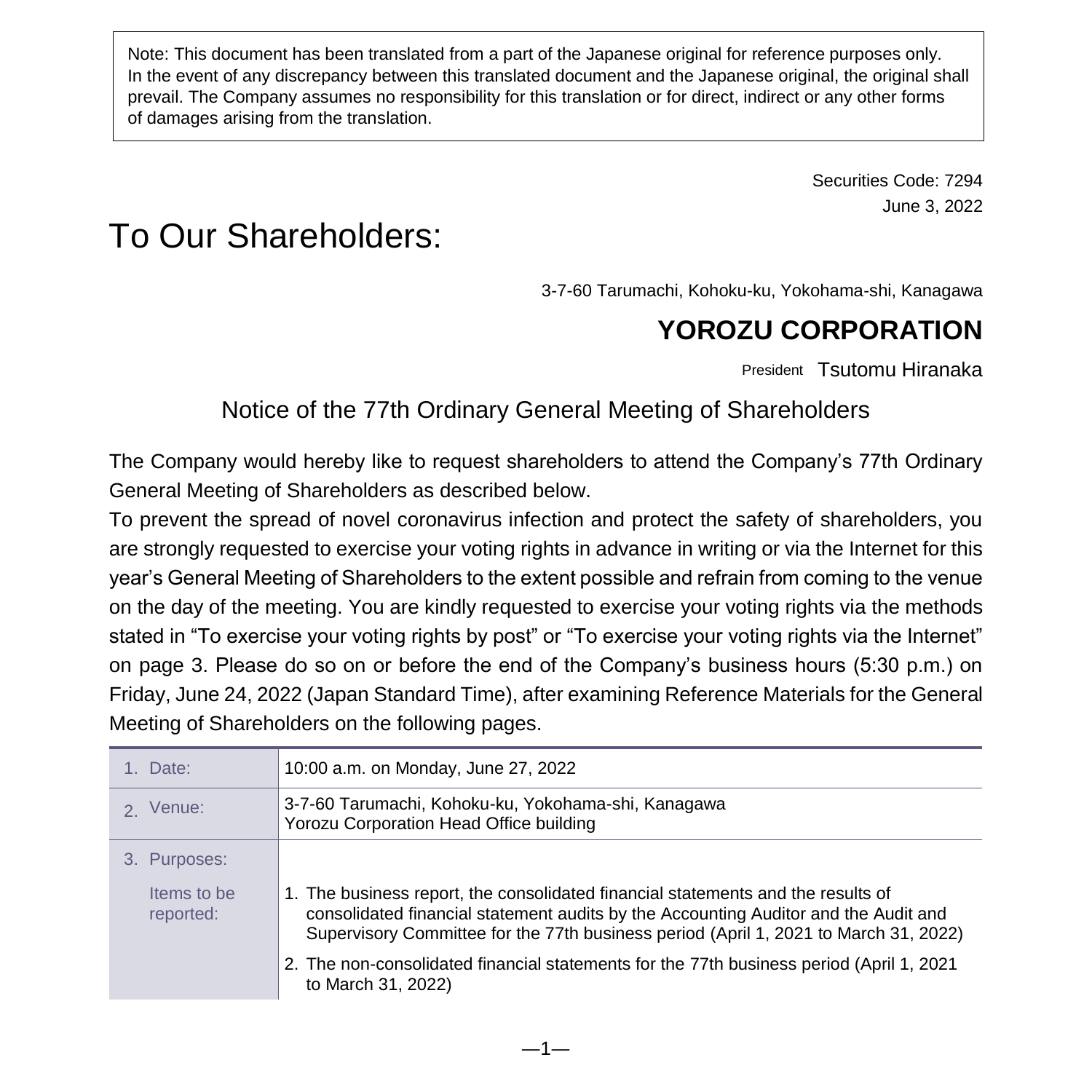| Items to be<br>resolved:                           |                    | Agenda Item No. 1: Partial amendment to the Articles of Incorporation                                                                                                                                                                                                                                                                                                                                                                           |
|----------------------------------------------------|--------------------|-------------------------------------------------------------------------------------------------------------------------------------------------------------------------------------------------------------------------------------------------------------------------------------------------------------------------------------------------------------------------------------------------------------------------------------------------|
|                                                    | Agenda Item No. 2  | Election of six (6) Directors (excluding those who are members of<br>the Audit and Supervisory Committee)                                                                                                                                                                                                                                                                                                                                       |
|                                                    | Agenda Item No. 3: | Election of one (1) Director who is a substitute member of the Audit<br>and Supervisory Committee                                                                                                                                                                                                                                                                                                                                               |
| Other matters<br>on this Notice<br>of the Meeting: |                    | Of the matters to be provided with this Notice, Share Subscription Rights of the Company,<br>Status of Accounting Auditors, Notes to Consolidated Financial Statements and Notes to<br>Non-consolidated Financial Statements are disclosed on Yorozu's website<br>(http://www.yorozu-corp.co.jp/en/) and are not included in this Notice pursuant to the laws<br>and regulations and provisions of Article 14 of the Articles of Incorporation. |

- If any revisions are made to the reference materials for shareholders' meeting, business reports, nonconsolidated financial statements, consolidated financial statements or other matters on this Notice, the revisions will be disclosed on Yorozu's website (http://www.yorozu-corp.co.jp/).
- With respect to the exercise of voting rights by proxy, you may exercise your voting rights by appointing one (1) other shareholder with Yorozu's voting rights as your proxy. In this case, please submit a letter of proxy as well as the voting forms of the shareholder and the proxy as proof of the right of representation. Please note that non-shareholders, such as proxies and accompanying persons who are not shareholders, will not be able to attend the General Meeting of Shareholders.
- As a measure to prevent infection with the novel coronavirus, sufficient space will be ensured between seats at the venue. Depending on the situation, we may have to restrict entry to the venue. We would appreciate your understanding. If any changes are made to the operation of the shareholders' meeting based on the situation in the future, information will be posted on the Company's website mentioned above.
- No souvenirs for the shareholders' meeting will be distributed. In addition, light meals and beverages will not be served. We would appreciate your understanding.
- The notice of resolutions of this General Meeting of Shareholders will be posted on the website mentioned above.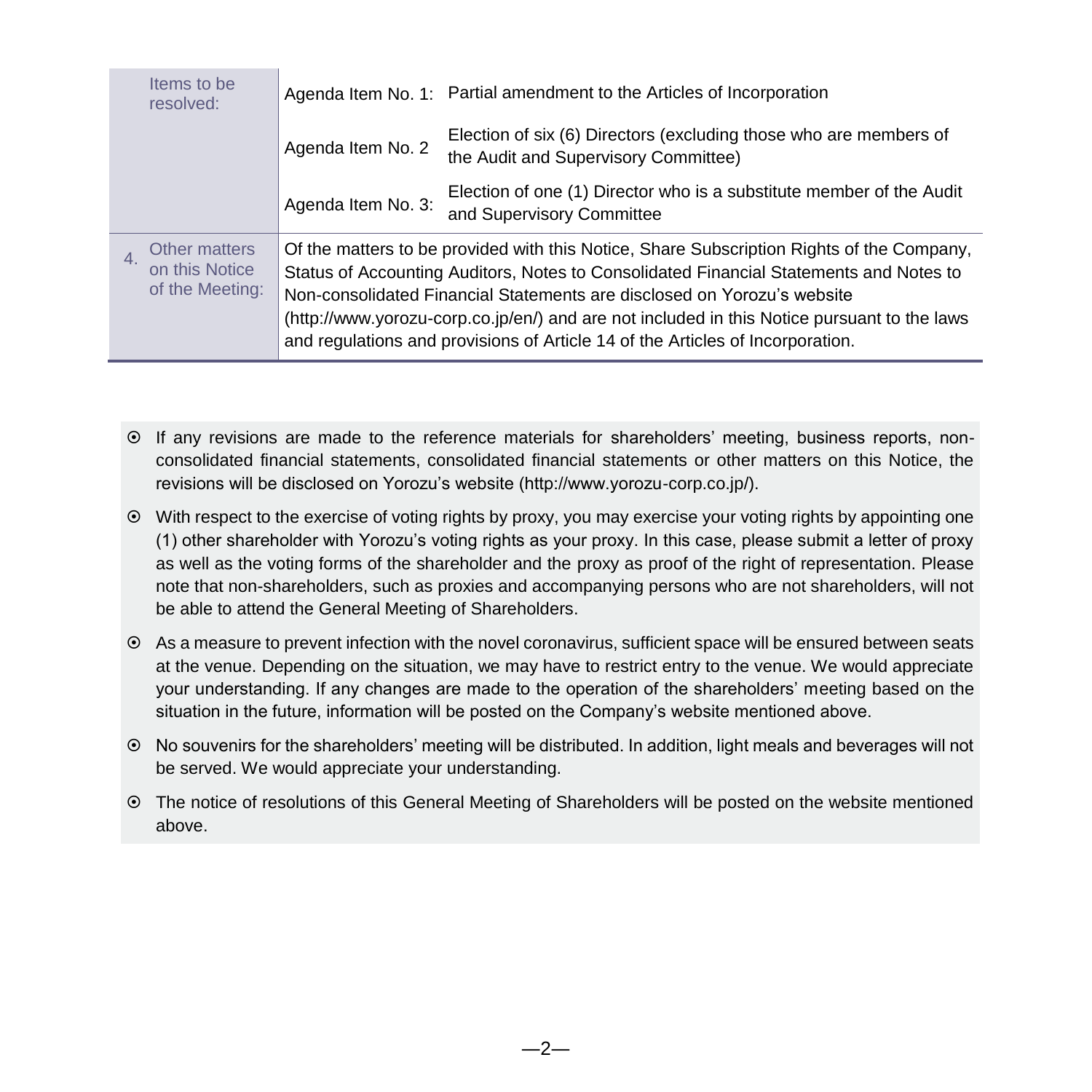## Filida Refill Partial Amendment to the Articles of Incorporation

1. Reasons for the amendment

Agenda Item

 The revised provisions stipulated in the proviso to Article 1 of the Supplementary Provisions of the Act for Partial Amendment to the Companies Act (Act No. 70 of 2019) will come into effect on September 1, 2022. Accordingly, to prepare for the introduction of a system for electronically providing informational materials for general meetings of shareholders, we will amend the Articles of Incorporation as stated below.

- (1) Article 14, Paragraph 1 of the proposed amendment stipulates that the Company shall take measures to electronically provide information contained in the Reference Documents, etc. for the General Meeting of Shareholders.
- (2) Article 14, Paragraph 2 of the proposed amendment establishes the provision to limit the scope of items to be stated in writing to be delivered to the shareholders who have requested in writing.
- (3) Since the provision for Internet Disclosure and Deemed Provision of Reference Documents, etc. for the General Meeting of Shareholders (Article 14 of the current Articles of Incorporation) is no longer required, it is to be deleted.
- (4) With the above new establishment and deletion, supplementary provisions regarding the effective date, etc. are established.
- 2. Contents of the amendments

Details of the amendments are as follows:

| <b>Current Articles of Incorporation</b>                                                                                                                                                                                                                                                                                                                                                                                                                                                                                                                                                                                                                          | Proposed amendments   |
|-------------------------------------------------------------------------------------------------------------------------------------------------------------------------------------------------------------------------------------------------------------------------------------------------------------------------------------------------------------------------------------------------------------------------------------------------------------------------------------------------------------------------------------------------------------------------------------------------------------------------------------------------------------------|-----------------------|
| (Internet Disclosure and Deemed Provision of Reference<br>Documents, etc. for General Meeting of Shareholders)<br>Article 14 When the Company convenes a General Meeting of<br>Shareholders, if it discloses information on matters<br>be stated or displayed in the Reference<br>to<br>General<br>Meetina<br><b>Documents</b><br>the<br>for<br>0f<br>Shareholders.<br><b>Business</b><br>Report,<br>Financial<br>Consolidated<br>Financial<br><b>Statements</b><br>and<br>Statements over the Internet in accordance with<br>the Ordinance of the Ministry of Justice, it may be<br>deemed that the Company has provided the<br>information to the shareholders. | <deletion></deletion> |

(The underline shows the amended part.)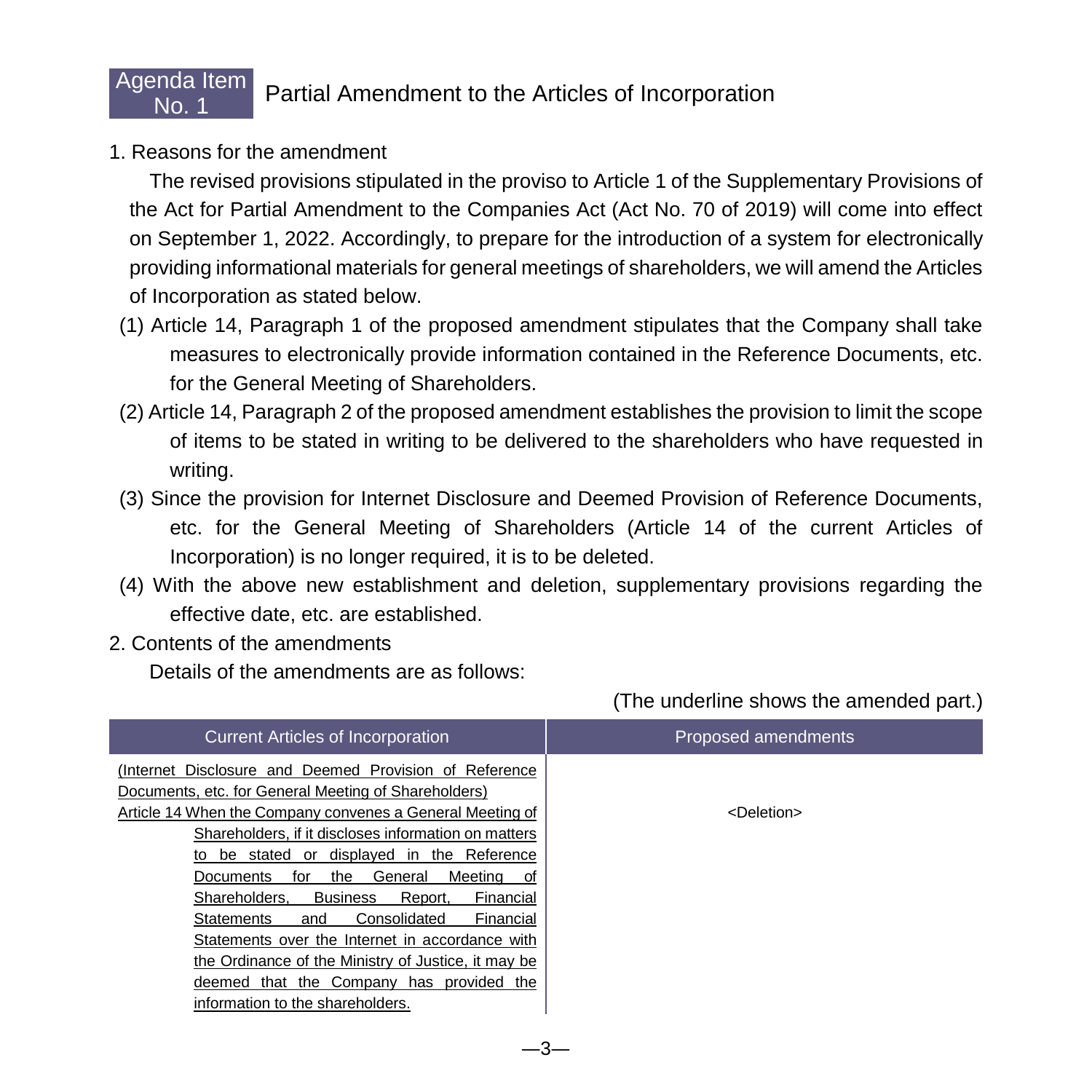| <b>Current Articles of Incorporation</b> | Proposed amendments                                                                                                   |
|------------------------------------------|-----------------------------------------------------------------------------------------------------------------------|
|                                          | (Electronic Provision of Reference Documents, etc. for<br>General Meeting of Shareholders-)                           |
| <newly established=""></newly>           | Article 14 When the Company convenes a General Meeting of                                                             |
|                                          | Shareholders, it shall electronically provide                                                                         |
|                                          | information contained<br>in<br>the<br>Reference                                                                       |
|                                          | Documents, etc. for the General Meeting of                                                                            |
|                                          | Shareholders.                                                                                                         |
|                                          | 2. For all or part of items as specified by the Ordinance                                                             |
|                                          | of the Ministry of Justice to be provided                                                                             |
|                                          | electronically, the Company may not describe the                                                                      |
|                                          | same in writing to be delivered to the shareholders                                                                   |
|                                          | who requested the delivery in writing before the                                                                      |
|                                          | record date of voting rights.                                                                                         |
|                                          | (Supplementary Provisions)                                                                                            |
| <newly established=""></newly>           | 1. The amendment to Article 14 of the Articles of Incorporation                                                       |
|                                          | shall take effect on September 1, 2022, which is the date                                                             |
|                                          | of enforcement of the revised provisions provided for in                                                              |
|                                          | the proviso to Article 1 of the Supplementary Provisions                                                              |
|                                          | of the Act for Partial Amendment to the Companies Act                                                                 |
|                                          | (Act No. 70 of 2019) (hereinafter the "Date of                                                                        |
|                                          | Enforcement").                                                                                                        |
|                                          | 2. Notwithstanding the provision of the preceding paragraph,<br>Article 14 of the Articles of Incorporation (Internet |
|                                          | Disclosure and Deemed Provision of Reference                                                                          |
|                                          | etc. for the General<br>Meeting of<br>Documents.                                                                      |
|                                          | Shareholders) shall remain effective for the General                                                                  |
|                                          | Meeting of Shareholders held on a date within six months                                                              |
|                                          | from the Date of Enforcement.                                                                                         |
|                                          | 3. This Supplementary Provision shall be deleted on the date                                                          |
|                                          | when six months have elapsed from the Date of                                                                         |
|                                          | Enforcement or when three months have elapsed from                                                                    |
|                                          | the date of the General Meeting of Shareholders in the                                                                |
|                                          | preceding paragraph, whichever is later.                                                                              |
|                                          |                                                                                                                       |

 $-4-$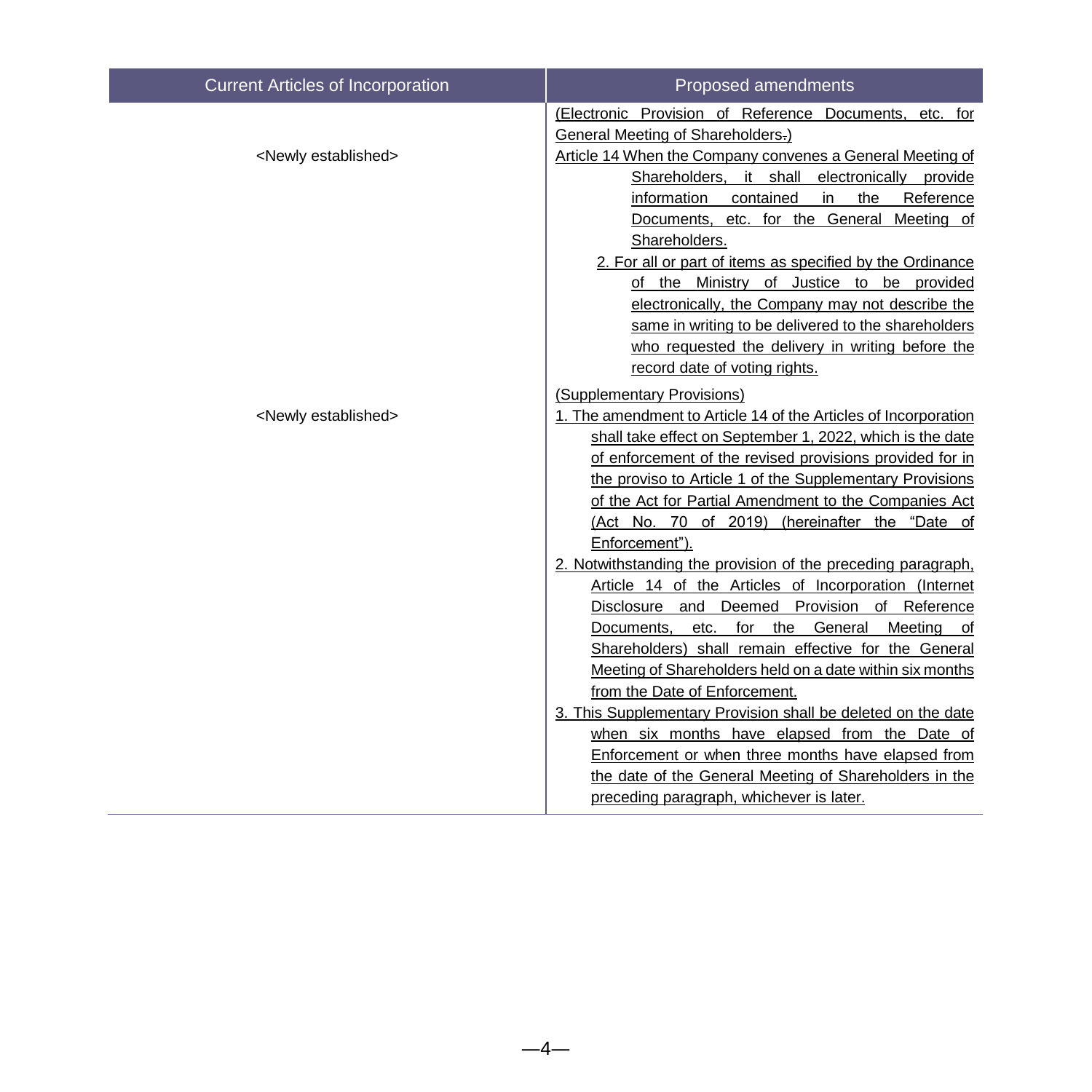#### Agenda Item **Election of six (6) Directors (excluding those who are members of the** No. 2: Audit and Supervisory Committee)

The terms of office for six (6) Directors will end at the conclusion of this General Meeting, and we ask that six (6) Directors be appointed.

If this Agenda Item is approved as proposed, four (4) out of nine (9) Directors of the Company, including Directors who are members of the Audit and Supervisory Committee, will be independent outside directors as stipulated by the Tokyo Stock Exchange, accounting for one-third or more of the Board of Directors.

Below is the list of candidates.

| Candidate<br><b>Number</b> | <b>Candidate Name</b> |                                           | Age | Current position and responsibility at the<br>Company | Attendance at<br><b>Board of Directors</b><br>meetings | Service<br>years |
|----------------------------|-----------------------|-------------------------------------------|-----|-------------------------------------------------------|--------------------------------------------------------|------------------|
|                            | Akihiko Shido         | Re-<br>election                           | 79  | Chairman and Chief Executive Officer                  | 14 out of 14<br>meetings<br>$(100\%)$                  | 39               |
| 2                          | Ken Shido             | Re-<br><b>election</b>                    | 52  | Director, Vice Chairman                               | 14 out of 14<br>meetings<br>$(100\%)$                  | 6                |
| 3                          | Tsutomu Hiranaka      | Re-<br>election                           | 63  | President and Chief Operating Officer                 | 14 out of 14<br>meetings<br>$(100\%)$                  | 10               |
|                            | Norio Hirano          | <b>New</b>                                | 61  | <b>Executive Vice President</b>                       |                                                        |                  |
| 5                          | Masashi Oshita        | Re-<br>election<br>Outside<br>Independent | 66  | <b>Outside Director</b>                               | 14 out of 14<br>meetings<br>$(100\%)$                  | 4                |
| 6                          | Hiroshi Moriya        | Re-<br>election<br>Outside<br>Independent | 65  | <b>Outside Director</b>                               | 14 out of 14<br>meetings<br>$(100\%)$                  | 2                |

 $-5-$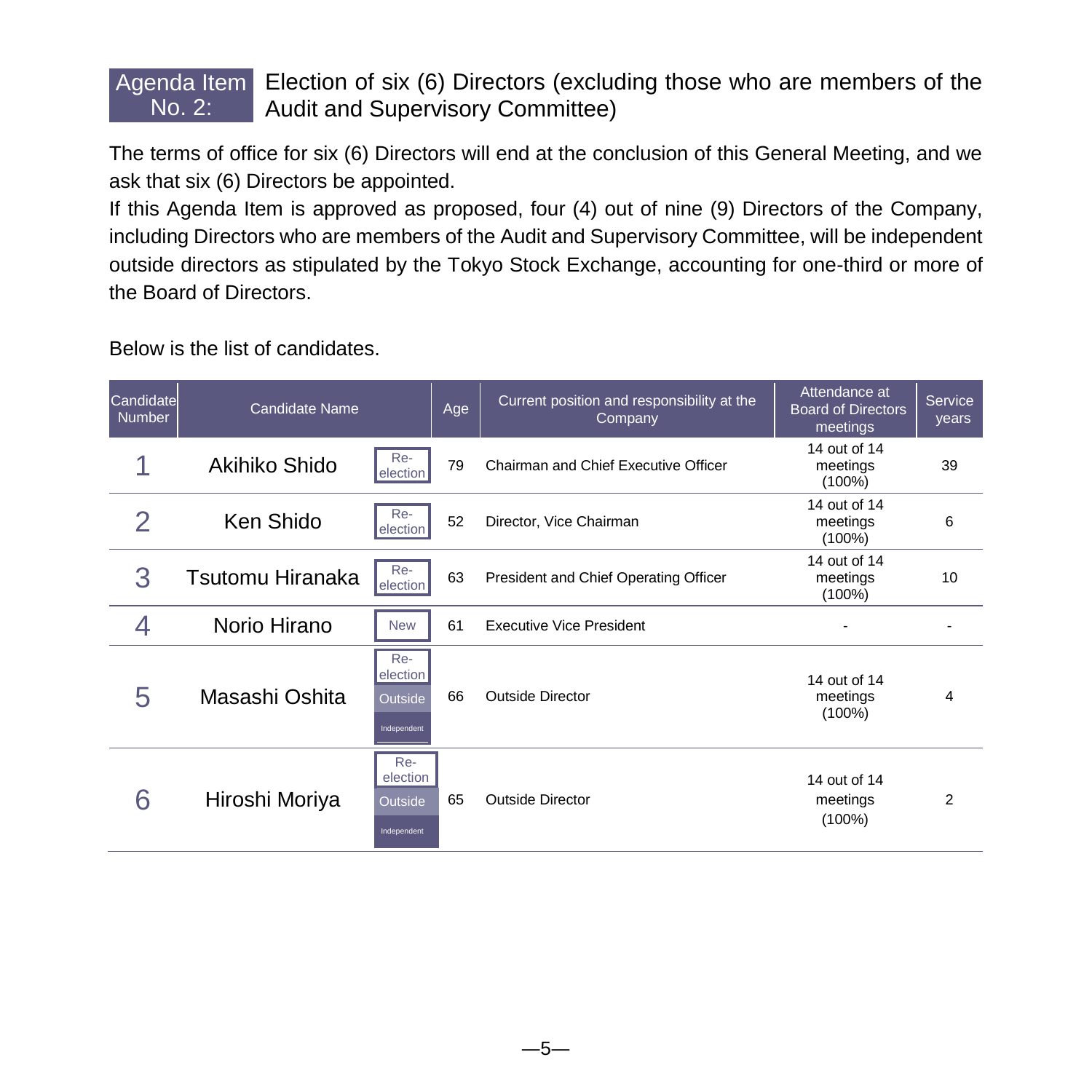# **Candidate**

## Candidate 1 Akihiko Shido

#### (Born January 30, 1943; age 79)



- Number of Company's shares held: 44,774
- Number of years served as director: 39
- Attendance at Board of Directors meetings 14 out of 14 meetings (100%)

#### Brief history, title, position, and other important posts held

| April 1968                                                                     | <b>Entered the Company</b>                                                 |  |  |  |
|--------------------------------------------------------------------------------|----------------------------------------------------------------------------|--|--|--|
| October 1981                                                                   | Manager of Production Control Department of the Company                    |  |  |  |
| June 1983                                                                      | Director of the Company                                                    |  |  |  |
| June 1988                                                                      | Managing Director of the Company                                           |  |  |  |
| June 1991                                                                      | Executive Director of the Company                                          |  |  |  |
| June 1992                                                                      | Executive Vice President of the Company                                    |  |  |  |
| June 1996                                                                      | Senior Executive Vice President of the Company                             |  |  |  |
| June 1998                                                                      | President of the Company                                                   |  |  |  |
| June 2001                                                                      | President, Chief Executive Officer, and Chief Operating Officer of the     |  |  |  |
|                                                                                | Company                                                                    |  |  |  |
| June 2008                                                                      | Chairman and Chief Executive Officer of the Company, Chief Officer of YGHO |  |  |  |
| April 2020                                                                     | Chairman and Chief Executive Officer of the Company, to date               |  |  |  |
|                                                                                | ■Other important posts held                                                |  |  |  |
|                                                                                | Outside Director of Yorozu Express Co., Ltd.                               |  |  |  |
| Outside Director of Ogura Kinzoku Co., Ltd.                                    |                                                                            |  |  |  |
| Outside Director of Toho Corporation                                           |                                                                            |  |  |  |
| Outside Director of Ahresty Corporation (Audit & Supervisory Committee Member) |                                                                            |  |  |  |
| Outside Director of Univance Corporation                                       |                                                                            |  |  |  |
|                                                                                | Outside Director of MarkLines Co., Ltd.                                    |  |  |  |
|                                                                                |                                                                            |  |  |  |

#### Reasons for Nomination as Candidate for Director

We have determined that Akihiko Shido remains a suitable choice for the position of Director because he has managed the Group as Representative Director and Chairman of the Company to date. Further, his achievements in leading the Group with his strong leadership skills and his extensive knowledge and experience in overall management would enable him to contribute to the sustainable growth of the Group and to further strengthening the functions of the Board of Directors.

―6―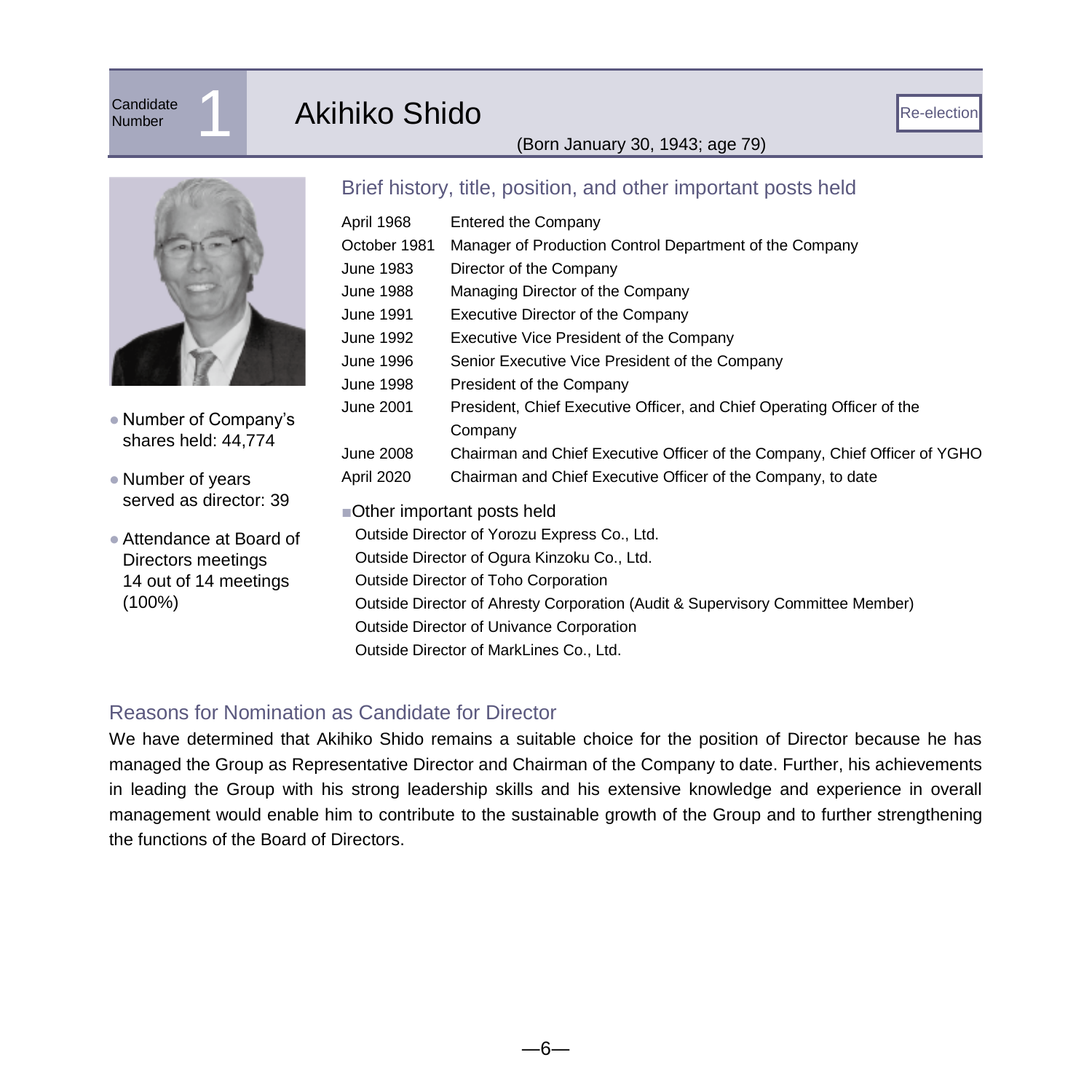# **Candidate**

## **Candidate 2 Ken Shido**

#### (Born August 29, 1969; age 52)



- Number of Company's shares held: 95,400
- Number of years served as director: 6
- Attendance at Board of Directors meetings 14 out of 14 meetings (100%)

#### Brief history, title, position, and other important posts held

| May 2003     | Entered the Company                                                        |
|--------------|----------------------------------------------------------------------------|
| January 2013 | General Manager of Corporate Strategy Office of the Company                |
| April 2013   | Executive Officer and General Manager of Corporate Strategy Office of the  |
|              | Company                                                                    |
| May 2014     | Executive Officer of the Company, President of Yorozu Engineering          |
|              | Corporation                                                                |
| June 2014    | Executive Officer of the Company, President of Shonai Yorozu Corporation,  |
|              | President of Yorozu Engineering Corporation                                |
| June 2016    | President and Chief Operating Officer of the Company, Deputy Chief Officer |
|              | of YGHO                                                                    |
| April 2020   | President and Chief Operating Officer of the Company, Head of              |
|              | Manufacturing Function Group, Director of Yorozu Global Technical Center,  |
|              | Head of Japan Group Regional Department                                    |
| April 2021   | Director, Vice Chairman of the Company, Charge of Long-term Strategy,      |
|              | Head of Japan Group Regional Department                                    |
| April 2022   | Director, Vice Chairman of the Company, Charge of Long-term Strategy,      |
|              | Public Relations, and Cooperative Association, to date                     |
|              |                                                                            |

#### Reasons for Nomination as Candidate for Director

Ken Shido, as Representative Director and President since 2016, and as Director and Vice Chairman since April 2021, has been responsible for the long-term strategy and spearheaded implementation of measures to address management issues of the Group. We expect that he will continue contributing to improving the Group's corporate value. Accordingly, we have determined that he remains a suitable choice for the position of Director.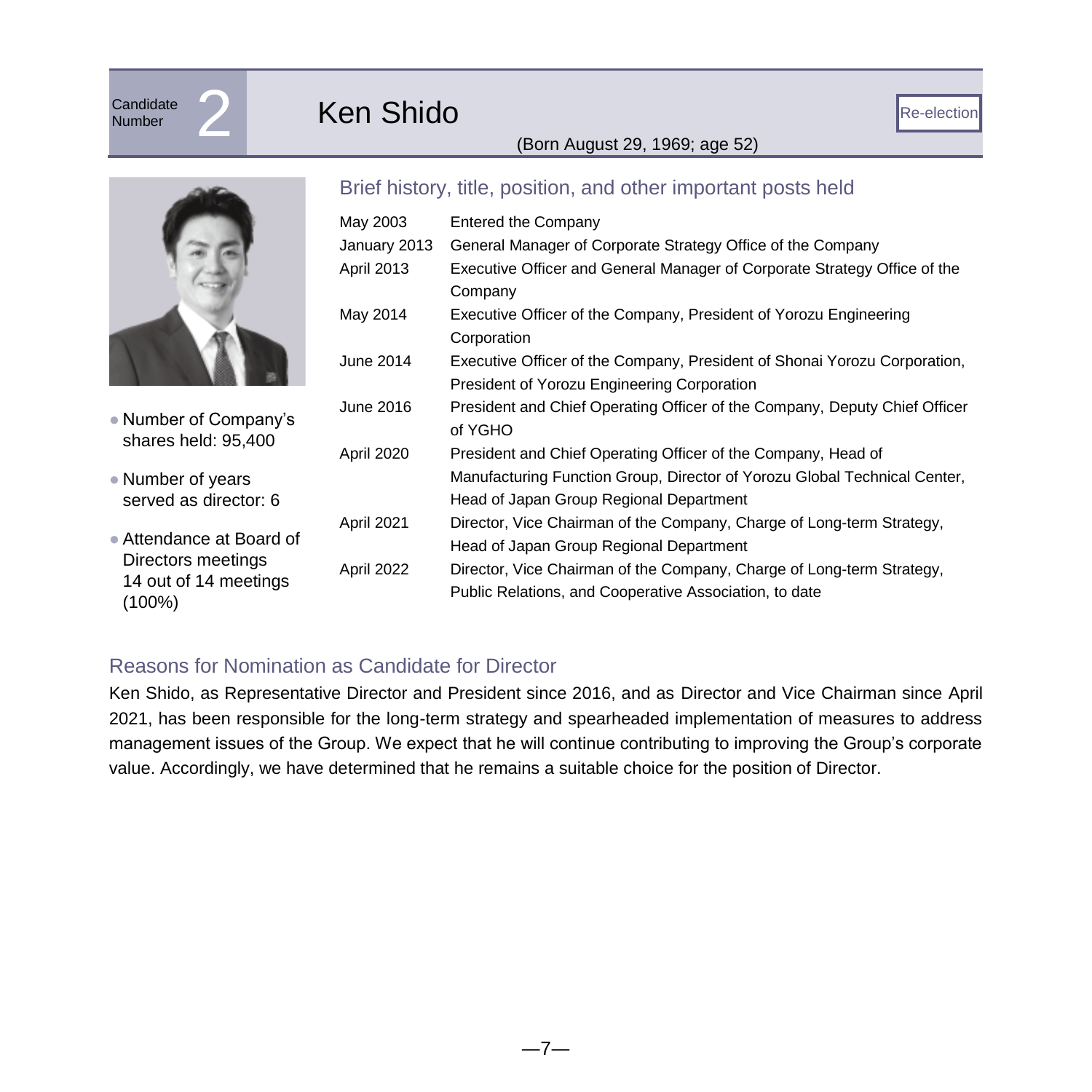**Candidate** 

## **Candidate 3** Tsutomu Hiranaka

#### (Born July 13, 1958; age 63)

|            | Brief history, title, position, and other |
|------------|-------------------------------------------|
| April 1982 | Entered Nissan Motor Co., Ltd.            |
| April 2003 | Supervisor of Second Procurer             |
| April 2004 | Supervisor of LCV Business D              |
| April 2005 | Deputy Manager of Second Pr               |
| April 2006 | Manager of Second Project De              |
| April 2007 | Manager of Purchasing Contro              |
| April 2012 | Entered the Company, Executi              |
|            | Marketing and Sales Department            |

#### Brief history, title, position, and other important posts held

|                          | APIII IJUL | Lillorou Mosail Motor Oo., Ltu.                                                               |
|--------------------------|------------|-----------------------------------------------------------------------------------------------|
|                          | April 2003 | Supervisor of Second Procurement Department of Nissan Motor                                   |
|                          | April 2004 | Supervisor of LCV Business Department of Nissan Motor                                         |
|                          | April 2005 | Deputy Manager of Second Project Department of Nissan Motor                                   |
|                          | April 2006 | Manager of Second Project Department of Nissan Motor                                          |
|                          | April 2007 | Manager of Purchasing Control Department of Nissan Motor                                      |
|                          | April 2012 | Entered the Company, Executive Officer, and General Manager of                                |
|                          |            | Marketing and Sales Department                                                                |
| • Number of Company's    | June 2012  | Director, Executive Officer of the Company, Chief Officer of YGHO                             |
| shares held: 17,300      |            | Marketing and Sales Function, and General Manager of Marketing and<br><b>Sales Department</b> |
| • Number of years        | June 2014  | Director, Managing Executive Officer of the Company, Chief Officer of                         |
| served as director: 10   |            | YGHO Marketing and Sales Function, and General Manager of Marketing                           |
|                          |            | and Sales Department                                                                          |
| • Attendance at Board of | June 2015  | Director, Senior Executive Officer of the Company, Chief Officer of YGHO                      |
| Directors meetings       |            | Marketing and Sales Function, and General Manager of Marketing and                            |
| 14 out of 14 meetings    |            | Sales Department                                                                              |
| (100%)                   | June 2016  | Director, Vice President and Executive Officer of the Company, Chief                          |
|                          |            | Officer of YGHO Marketing and Sales Function, and General Manager of                          |
|                          |            | Marketing and Sales Department                                                                |
|                          | April 2020 | Director, Chief Executive Vice President of the Company, Chairman of                          |
|                          |            | Marketing Sales and Management Function                                                       |
|                          | April 2021 | President, Chief Operating Officer of the Company, and Chairman of ESG                        |
|                          |            | <b>Function</b>                                                                               |
|                          | April 2022 | President, Chief Operating Officer of the Company, and Chairman of                            |
|                          |            | Corporate Strategy and ESG Function Group, to date                                            |

#### Reasons for Nomination as Candidate for Director

Tsutomu Hiranaka has played a key leadership role in expanding the Group's sales channels with his exceptional judgment and negotiation skills in the M&S Function. After taking office, he has been in charge of our management strategy, along with promoting a wide range of activities such as ESG management and DX strategy, and he is expected to bring his experience and insight to the Board in supporting further development of the Group, which is why we believe he is fully qualified to continue to serve on the Board.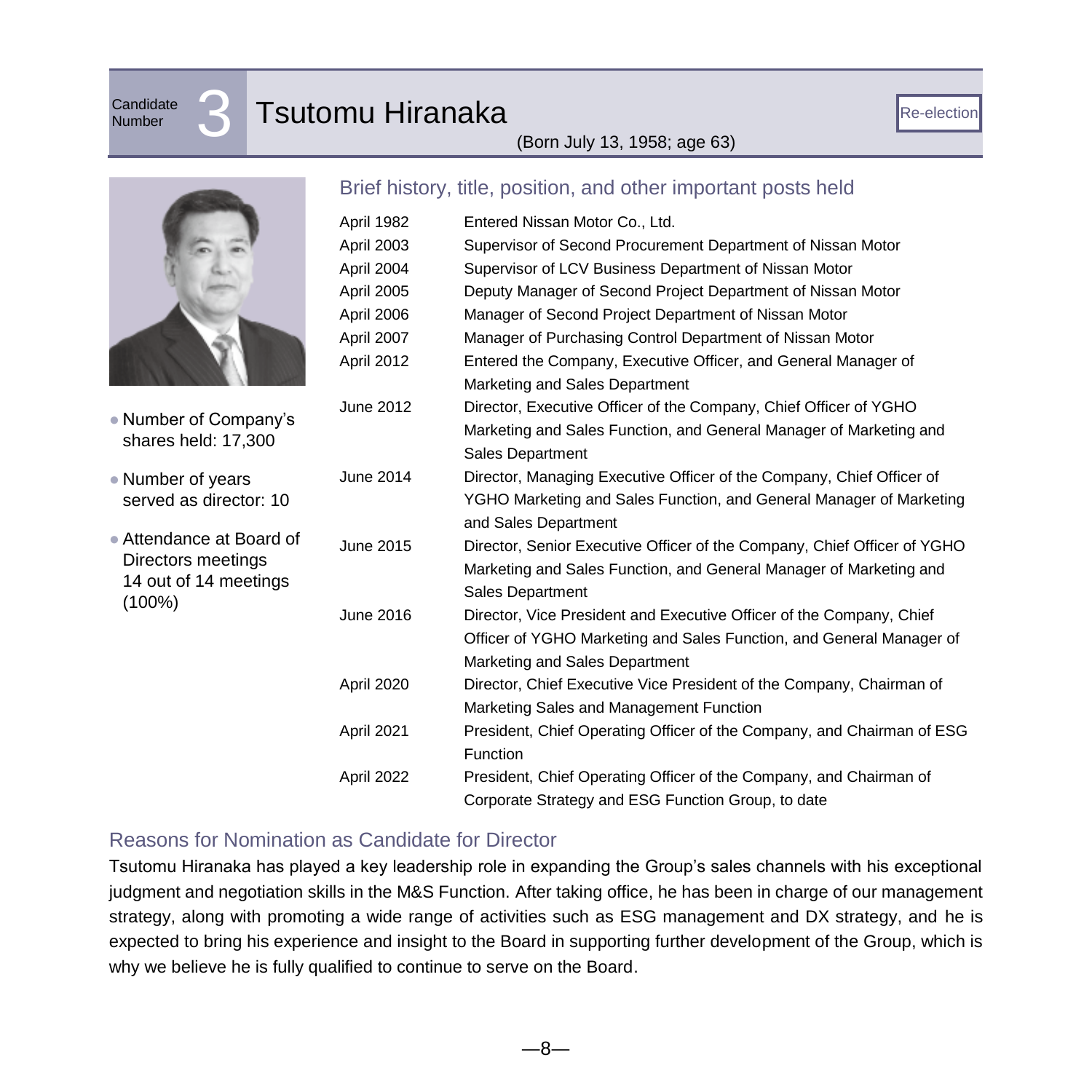## Candidate **4 Norio Hirano**

#### (Born February 2, 1961; age 61)



- Number of Company's shares held: 10,400
- Number of years served as director: -
- Attendance at Board of Directors meetings - out of - (-%)

#### Brief history, title, position, and other important posts held

| March 1984                             | Joined the Company                                                              |  |  |  |
|----------------------------------------|---------------------------------------------------------------------------------|--|--|--|
| <b>June 2008</b>                       | President of Yorozu Mexicana S.A. de C.V.                                       |  |  |  |
| June 2010                              | Executive Officer of the Company, and President of Yorozu Mexicana S.A. de C.V. |  |  |  |
| June 2012                              | Director and Executive Officer of the Company, and President of Yorozu          |  |  |  |
|                                        | Mexicana S.A. de C.V.                                                           |  |  |  |
| June 2013                              | Director and Senior Vice President of the Company, and President of Yorozu      |  |  |  |
|                                        | Mexicana S.A. de C.V.                                                           |  |  |  |
| June 2015                              | Senior Vice President of the Company, and President of Yorozu Mexicana S.A.     |  |  |  |
|                                        | de C.V.                                                                         |  |  |  |
| June 2016                              | Executive Vice President of the Company and General Manager of Corporate        |  |  |  |
|                                        | <b>Strategy Office</b>                                                          |  |  |  |
| June 2019                              | Executive Vice President of the Company, General Manager of Corporate           |  |  |  |
|                                        | Strategy Office, Chairman of Yorozu America Corporation, Chairman of Yorozu     |  |  |  |
|                                        | Automotive Tennessee, Inc., Chairman of Yorozu Automotive Alabama, Inc.,        |  |  |  |
|                                        | Chairman of Yorozu Automotive North America, Inc., Chairman of Yorozu           |  |  |  |
|                                        | Mexicana S.A. de C.V., and Chairman of Yorozu Automotiva do Brasil Ltda.        |  |  |  |
| April 2020                             | Executive Vice President of the Company, Chairman of Corporate Strategy         |  |  |  |
|                                        | Office, Chairman of Yorozu America Corporation, Chairman of Yorozu              |  |  |  |
|                                        | Automotive Tennessee, Inc., Chairman of Yorozu Automotive Alabama, Inc.,        |  |  |  |
|                                        | Chairman of Yorozu Automotive North America, Inc., Chairman of Yorozu           |  |  |  |
|                                        | Mexicana S.A. de C.V., and Chairman of Yorozu Automotiva do Brasil Ltda.        |  |  |  |
| April 2022                             | Executive Vice President of the Company, Chairman of Finance and                |  |  |  |
|                                        | Management Function Group, to date                                              |  |  |  |
| Other important posts held             |                                                                                 |  |  |  |
| Director of Yorozu Tochigi Corporation |                                                                                 |  |  |  |
|                                        | Director of Yorozu Oita Corporation                                             |  |  |  |

- Director of Yorozu Aichi Corporation
- Director of Shonai Yorozu Corporation
- Director of Yorozu Engineering Corporation
- Director of Yorozu Service Corporation

#### Reasons for Nomination as Candidate for Director

As Executive Vice President, he has been in charge of managing overseas subsidiaries and serving as Chairman of subsidiaries in the Americas, including the Accounting Department. In the corporate strategy department, he has been in charge of formulating and managing medium-term business plans. We have determined that he is suitable as a new Director because of his abundant experience and ability.

―9―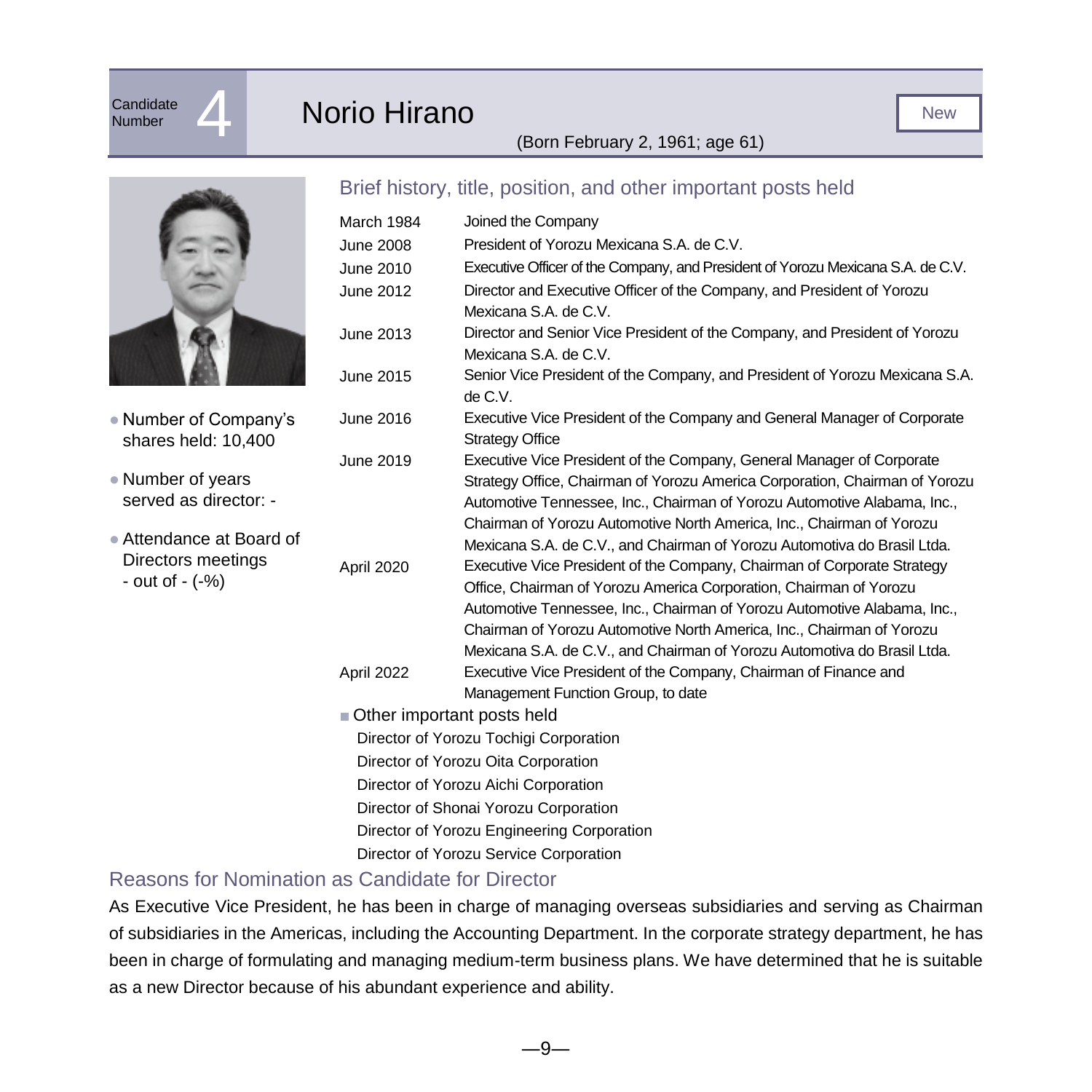## Candidate<br>Number

### Masashi Oshita



(Born May 8, 1956; age 66)



● Number of Company's shares held: 1,000

- Number of years served as Outside Director: 4
- Attendance at Board of Directors meetings 14 out of 14 meetings (100%)

#### Brief history, title, position, and other important posts held

| April 1981       | Entered the Ministry of International Trade and Industry (currently the   |
|------------------|---------------------------------------------------------------------------|
|                  | Ministry of Economy, Trade and Industry (METI))                           |
| <b>July 2009</b> | Director General for the Japan External Trade Organization, JETRO Paris   |
| April 2012       | Director General of National Institute of Public Administration, National |
|                  | <b>Personnel Authority</b>                                                |
| June 2014        | Director General of Human Resources Bureau, National Personnel            |
|                  | Authority                                                                 |
| March 2016       | <b>Retired from METI</b>                                                  |
| June 2016        | Vice Chairman and Executive Managing Director of Japan Auto Parts         |
|                  | Industries Association (present post)                                     |
| June 2018        | Director of the Company (present post)                                    |

■ Other important posts held

Vice Chairman and Executive Managing Director of Japan Auto Parts Industries Association Director of the Japan Automobile Research Institute

Director of Japan Society for the Promotion of Machine Industry

#### Reasons and Expected Roles for Nomination as Candidate for Outside Director

Since assuming the Outside Director position of the Company in June 2018, Masashi Oshita has provided oversight of the Company's management from an independent and neutral position. In addition, he has provided valuable advice to the Company's management based on extensive experience and knowledge acquired at METI. Therefore, we have determined that Masashi Oshita is a suitable candidate for the position of Outside Director due to the expectation of the above roles.

He has also served as the Chair of the nominating committee and a member of the compensation committee which have been voluntarily established to increase the transparency and objectivity of the decision-making process related to appointment and compensation of Directors, etc.

While he has never been directly involved in corporate management other than being Outside Director, we expect him to appropriately fulfill his responsibilities as Outside Director due to the reasons stated above.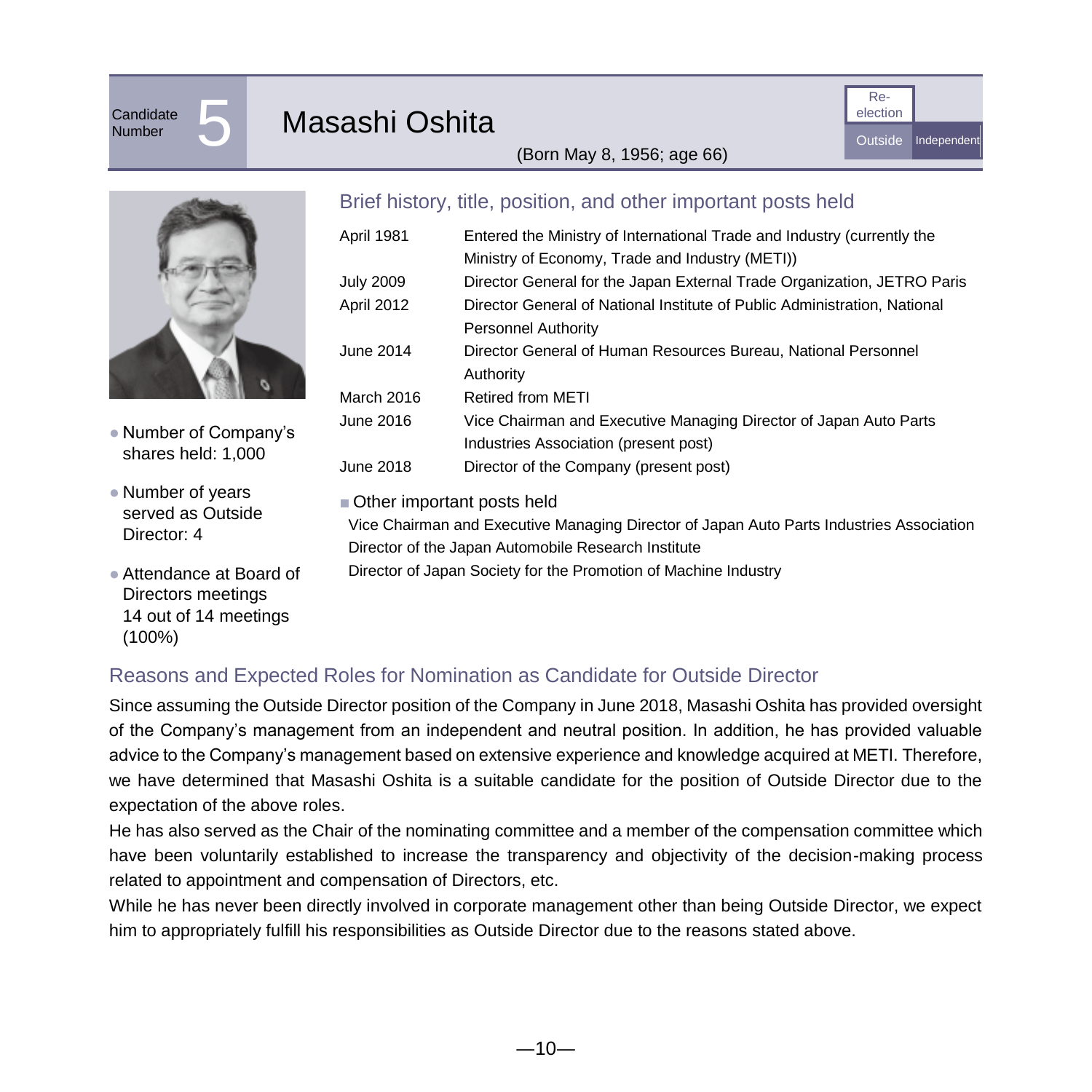Candidate<br>Number

## Hiroshi Moriya



(Born May 11, 1957; age 65)



● Number of Company's shares held: 0

● Number of years served as Outside Director: 2

●Attendance at Board of Directors meetings \*14 out of 14 meetings (100%)

#### Brief history and other important posts held

| April 1980   | Entered Nissan Motor Co., Ltd.                                           |
|--------------|--------------------------------------------------------------------------|
| April 2004   | VP of Nissan Motor                                                       |
| April 2006   | CVP of Nissan Motor                                                      |
| March 2007   | Retired from Nissan Motor                                                |
| April 2007   | SVP of Calsonic Kansei Corporation (currently Marelli Corporation)       |
| April 2008   | Senior Executive Officer of Calsonic Kansei, Chairman of Calsonic Kansei |
|              | Europe plc                                                               |
| June 2011    | Director, Senior Executive Officer of Calsonic Kansei                    |
| April 2012   | Director, EVP of Calsonic Kansei                                         |
| April 2013   | Director, President & CEO of Calsonic Kansei                             |
| April 2018   | Director, Chairman of Calsonic Kansei                                    |
| January 2019 | Chairman of Calsonic Kansei (present post)                               |
| June 2020    | Director of the Company (present post)                                   |
|              |                                                                          |

■ Other important posts held

Chairman of Marelli Corporation Outside Director of SNT Corporation Member of Saitama Prefectural Personnel Commission

#### Reasons and Expected Roles for Nomination as Candidate for Outside Director

Since assuming the Outside Director position of the Company in June 2020, Hiroshi Moriya has provided oversight of the Company's management from an independent and neutral position. In addition, he has engaged in the automotive industry for many years, and has provided valuable advice to the Company's management based on his abundant experience and broad expertise as a manager of global companies. Therefore, we have determined that Hiroshi Moriya is a suitable candidate for the position of Outside Director due to the expectation of the above roles.

He has also served as a member of the nominating committee and the compensation committee which have been voluntarily established to increase the transparency and objectivity of the decision-making process related to appointment and compensation of Directors, etc.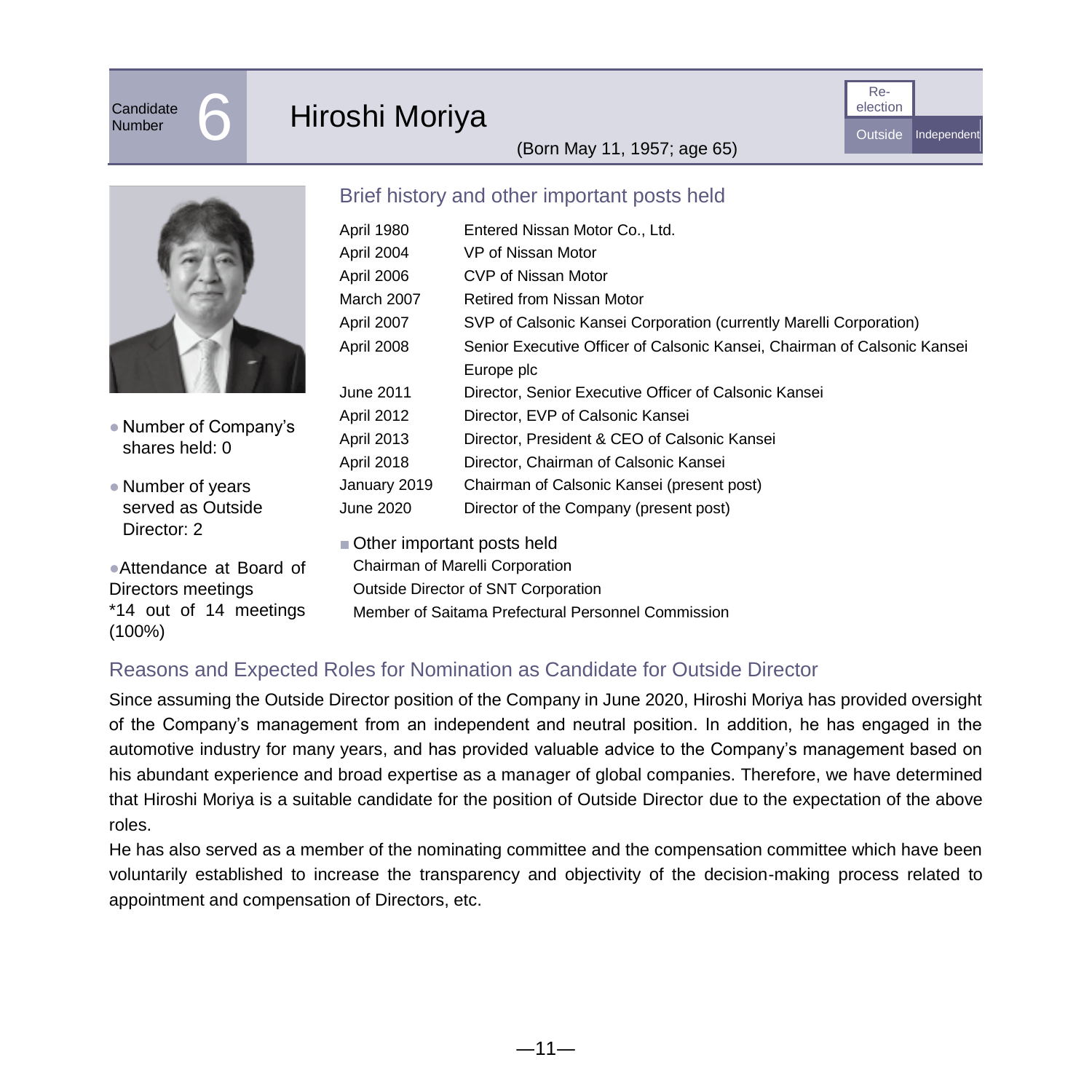- Notes: 1. Masashi Oshita and Hiroshi Moriya are candidates for Outside Directors. The Company considers Masashi Oshita and Hiroshi Moriya to be highly independent with no possibility of conflicts of interest with general shareholders. Accordingly, we have designated them as an independent director as prescribed by the Tokyo Stock Exchange and notified the Tokyo Stock Exchange to that effect.
	- 2. There are no special interests between each Outside Director candidate and the Company.
		- (1) Special interest between Outside Director candidate Masashi Oshita and the Company
			- He serves as Vice Chairman and Executive Managing Director of Japan Auto Parts Industries Association, with which the Company has a transactional relationship of paying membership fees. However, we have determined that it has no impact on his independence because the percentages of the transaction amount to the Company's net sales and the Association's ordinary income in the most recent business year are respectively less than 0.1%.
			- He serves as Director of the Japan Automobile Research Institute, with which the Company has a transactional relationship in the certification business. However, we have determined that it has no impact on his independence because the percentages of the transaction amount to the Company's net sales and the Institute's ordinary income in the most recent business year are respectively less than 0.1%.
		- (2) Special interest between Outside Director candidate Hiroshi Moriya and the Company
			- He serves as Chairman of Marelli Corporation, with which the Company has a transactional relationship involving automotive parts. However, we have determined that it has no impact on his independence because the percentages of the transaction amount to the Company's net sales and Marelli's sales in the most recent business year are respectively less than 0.1%.
			- There are no special interests between SNT CORPORATION and the Company.
	- 3. The Company signed a contract with Outside Directors Masashi Oshita and Hiroshi Moriya for limited liability with the minimum liability limit as stipulated in Article 425, Paragraph 1 of the Companies Act based on the Articles of Incorporation regarding the liability for damages stipulated in Article 423, Paragraph 1 of the Companies Act. If appointment of Masashi Oshita and Hiroshi Moriya is approved, the Company plans to continue the said contract with them for limited liability.
	- 4. Yorozu has entered into a liability insurance contract for directors and corporate auditors as stipulated in Article 430- 3, Paragraph 1 of the Companies Act with an insurance company. Under the insurance contract, compensation is to be paid for damages that may arise from the insured officers, etc. assuming responsibility for the execution of their duties or receiving claims related to the pursuit of such responsibility. If the election of each candidate is approved, the Company plans to continue the relevant insurance contract with all the candidates as the insured.
	- 5. Overview of Opinions of the Audit & Supervisory Committee on Election of Directors (excluding those who are members of the Audit & Supervisory Committee)

The Audit & Supervisory Committee has examined the election of Directors (excluding those who are members of the Audit & Supervisory Committee) based on discussions at the nominating committee from perspectives such as the qualifications of each candidate, effectiveness of the Board of Directors as a whole and enhancement of corporate value.

As a result, the Audit & Supervisory Committee has determined that it is appropriate to elect the candidates for Directors. This is because, for inside Director candidates of both reappointment and new appointment, they have deep expertise and abundant experience, are qualified as Directors, and are expected to establish a structure that contributes to medium- to long-term enhancement of business performance; and, for the Outside Director candidates, their independence is ensured and, their international experience, extensive knowledge in industrial policies or abundant management experience in the automotive industry has contributed to deepening discussions of the Board of Directors.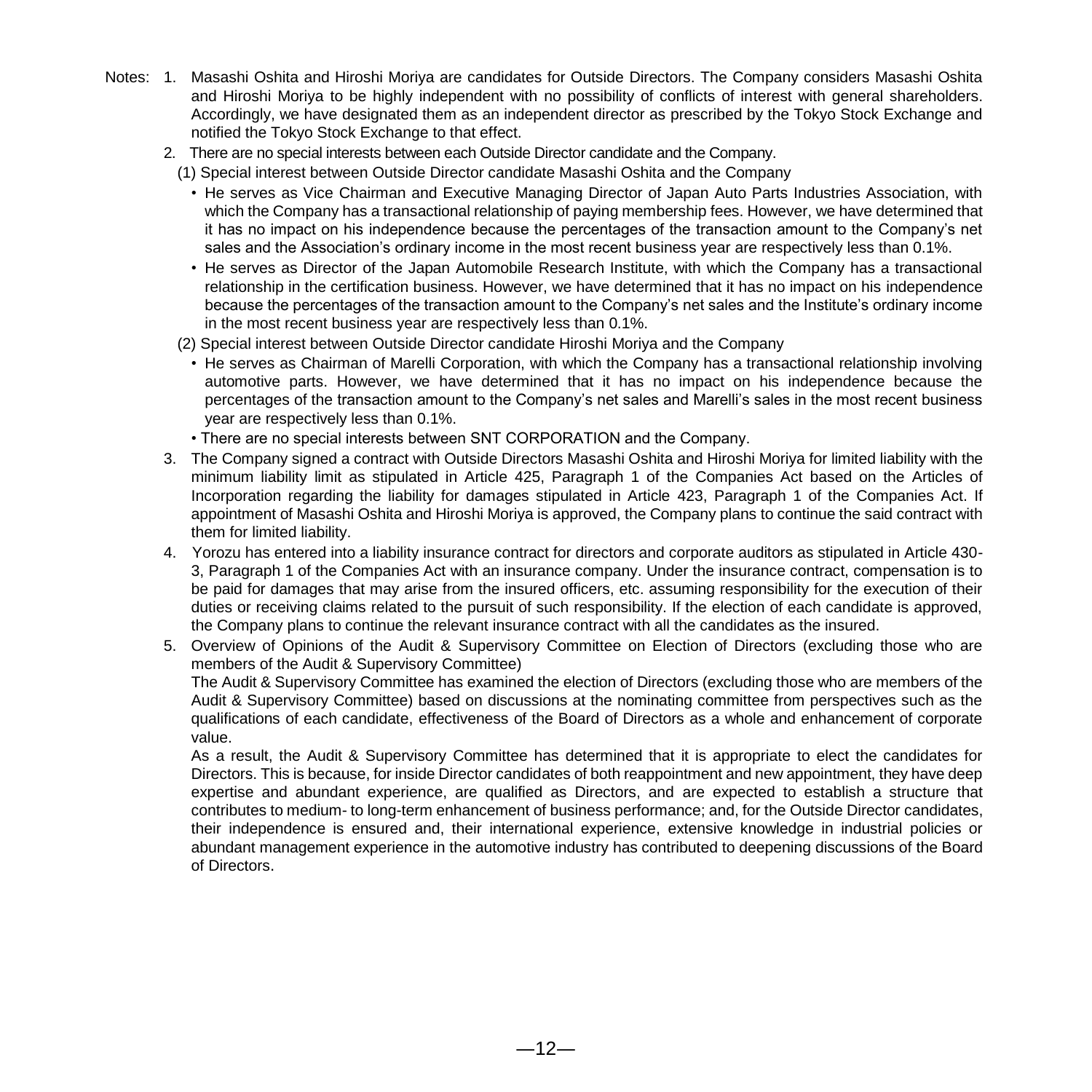#### Agenda Item **Election of one (1) Director who is a substitute member of the Audit and** No. 3: Supervisory Committee

One (1) substitute Director who is a member of the Audit & Supervisory Committee is to be appointed in case the number of Directors who are members of the Audit & Supervisory Committee falls below the number stipulated in the law.

The consent of the Audit & Supervisory Committee to this Agenda Item has been obtained in advance. Below is the candidate.

| <b>Kazuhiko Saito</b> |                                | Re- | Outside Independent |
|-----------------------|--------------------------------|-----|---------------------|
|                       | (Born August 23, 1956; age 65) |     |                     |
|                       |                                |     |                     |



#### Brief history and other important posts held

| April 1988 | Registered as a lawyer (Tokyo Bar Association)             |
|------------|------------------------------------------------------------|
| April 1992 | Founded Okada Saito Law Office                             |
| April 2006 | Executive Director of Kanto Federation of Bar Associations |
| April 2007 | Director of Tokyo Family Conciliation Association          |
| April 2009 | Founded Saito Law Office, to date                          |

■ Other important post held Outside Auditor of KOKUSAI CO., LTD.

● Number of Company's shares held: 0

### Reasons and Expected Roles for Nomination as Candidate for Outside Director who is a substitute member of the Audit & Supervisory Committee

We have determined that Kazuhiko Saito is a suitable choice for the position of substitute Director (Outside Director) who is a member of the Audit & Supervisory Committee because he would be able to contribute to enhancement of the decision-making and oversight functions of the Company's Board of Directors by leveraging his professional knowledge acquired as a lawyer and his abundant experience.

While he has never been directly involved in corporate management other than being Outside Auditor, we expect him to appropriately fulfill his responsibilities as Outside Director who is a member of the Audit & Supervisory Committee due to the reasons stated above.

Notes: 1. There are no special interests between the above candidate and the Company.

- 2. Kazuhiko Saito is a candidate for a substitute Outside Director who is a member of the Audit & Supervisory Committee. He satisfies the requirements for an independent director under the regulations of the Tokyo Stock Exchange, and if he takes office, he will be notified as an independent officer.
- 3. If Kazuhiko Saito is appointed as Outside Director, the Company plans to sign a contract with him for limited liability with the minimum liability limit as stipulated in Article 425, Paragraph 1 of the Companies Act based on the Articles of Incorporation regarding the liability for damages stipulated in Article 423, Paragraph 1 of the Companies Act.
- 4. Yorozu has entered into a liability insurance contract for directors and corporate auditors as stipulated in Article 430-